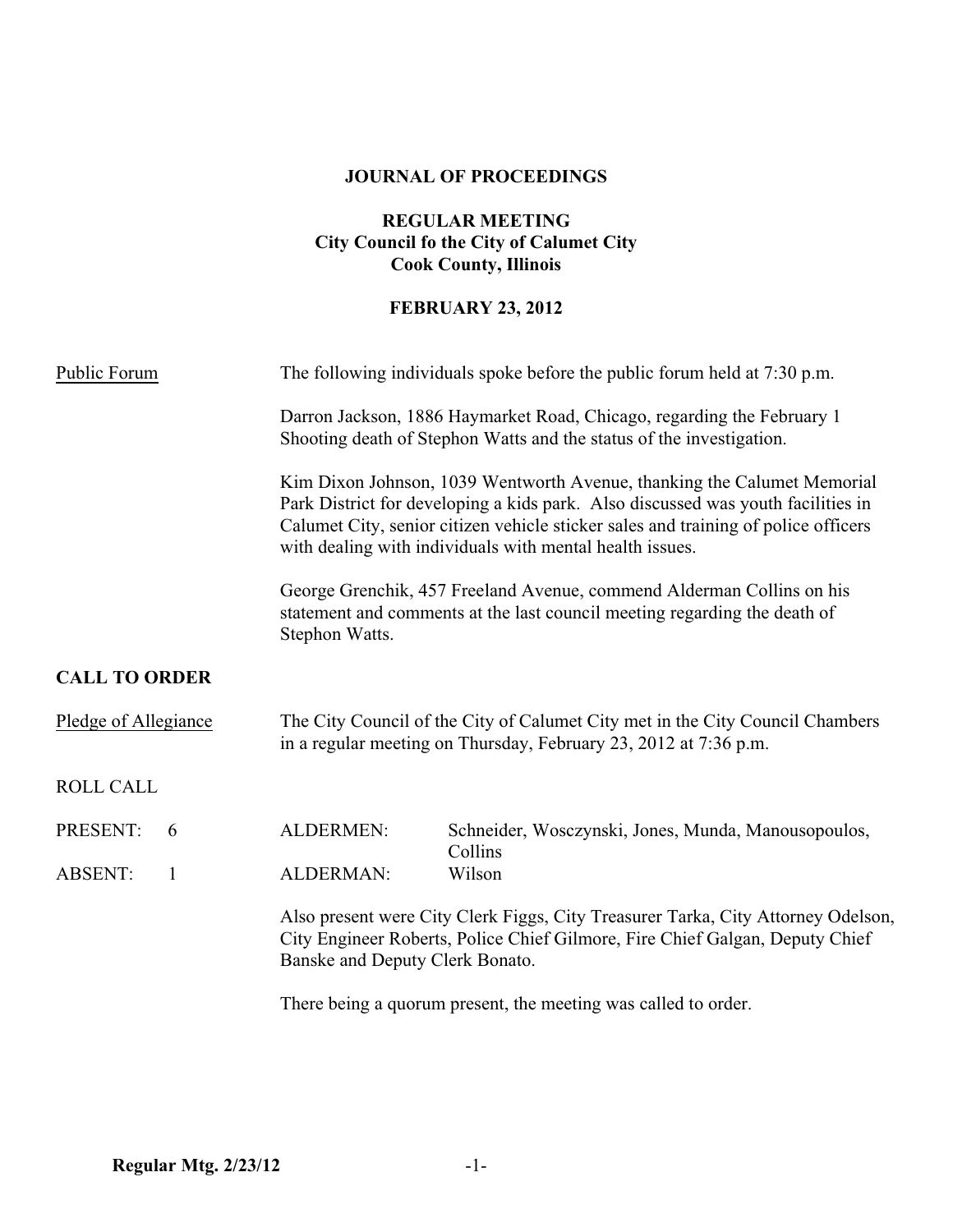## MOTION CARRIED

# **REPORTS OF STANDING COMMITTEES**

| Finance                 | Alderman Wosczynski: "On Wednesday, February 22, 2012 there was a Finance<br>Committee Meeting of the Whole held in the City Council Chambers at 7:13 p.m.<br>In attendance were Alderman Wosczynski, chairman, Alderman Manousopoulos,<br>member, Alderman Wilson, member. Also in attendance were Alderman<br>Schneider, Alderman Munda, Alderman Collins, Mayor Michelle Markiewicz<br>Qualkinbush, City Clerk Figgs, Finance Director Kasperek, Police Chief Gilmore,<br>CED Director Gigliotti, the press and the public. |
|-------------------------|--------------------------------------------------------------------------------------------------------------------------------------------------------------------------------------------------------------------------------------------------------------------------------------------------------------------------------------------------------------------------------------------------------------------------------------------------------------------------------------------------------------------------------|
|                         | The topics were City Treasurer Report. He was not present. Finance Director<br>Report by John Kasperek, Economic Incentive Agreement Napleton Cadillac by<br>James Gigliotti. A motion was made to enter Executive Session for matters<br>qualifying for closed session.                                                                                                                                                                                                                                                       |
|                         | Prior to the conclusion of the meeting, no action was taken. The meeting<br>adjourned at 8:50 p.m. A copy of the minutes are available in the City Clerk's<br>Office.                                                                                                                                                                                                                                                                                                                                                          |
| <b>Public Safety</b>    | Alderman Manousopoulos: "A Public Safety Committee meeting was held on<br>Tuesday, February 21, 2012. Discussion was held regarding state law changes of<br>the testing and hiring for the fire department. A copy of the minutes are available<br>in the City Clerk's Office.                                                                                                                                                                                                                                                 |
| <b>Public Utilities</b> | Alderman Jones had no report.                                                                                                                                                                                                                                                                                                                                                                                                                                                                                                  |
| Ord. & Res.             | Alderman Collins had no report.                                                                                                                                                                                                                                                                                                                                                                                                                                                                                                |
| H.E.W.                  | Alderman Schneider: "Thank you Mayor. February is American Heart Month.<br>Cardiovascular diseases are the number one cause of death in Illinois. Healthy<br>living habits can be key to a healthy heart. Healthy habits such as eating a well<br>balanced diet, getting regular physical exercise and managing personal stress can<br>significantly reduce risk of having a heart attack, a stroke and heart disease.                                                                                                         |
|                         | For additional information about heart disease it can be found on the website of<br>the American Heart Association at www.heart.org or by calling the Greater<br>Chicagoland office at (312) 346-4675."                                                                                                                                                                                                                                                                                                                        |
| Permits & Licenses      | Alderman Wilson was absent.                                                                                                                                                                                                                                                                                                                                                                                                                                                                                                    |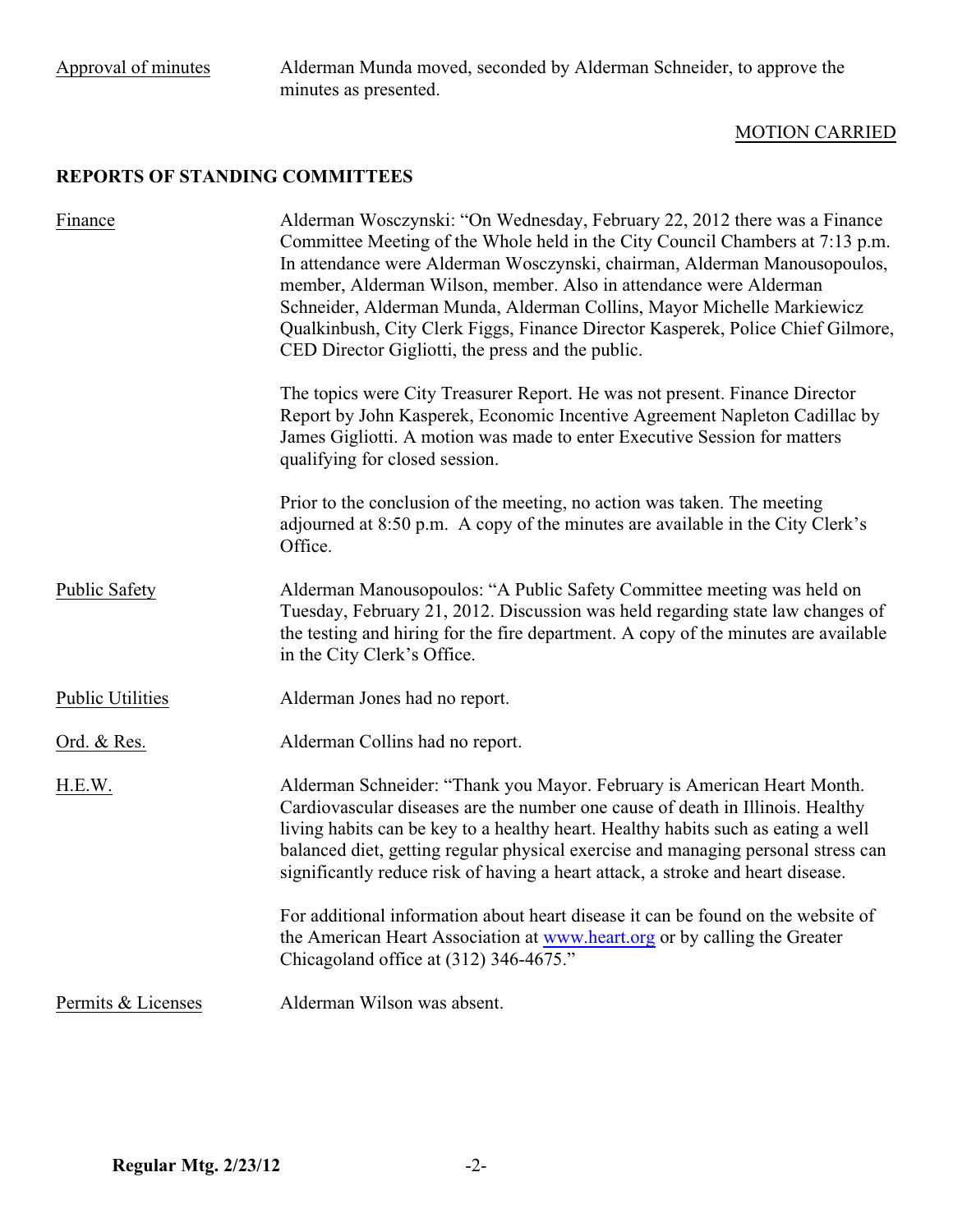Public Works Alderman Munda: "Thank you Mayor. I met with the Commissioner and Deputy Commissioners and they are working diligently to keep the city clean after the snow and keeping the neighborhoods picked up. All our programs the city have are not running due to the season. The next thing coming up will be the spring cleanups run by the various aldermen. Also the concrete program will be upon us. Any resident who would like to get their concrete repaired, please contact your aldermen to be placed on the list.

### **CITY COUNCIL REPORTS**

| Mayor's report                                                              | Mayor Michelle Markiewicz Qualkinbush: "I would like to remind the aldermen<br>that the city engineer is looking for sidewalk lists. Please submit the lists as soon<br>as possible before the program starts.                                                                                                                                                                         |
|-----------------------------------------------------------------------------|----------------------------------------------------------------------------------------------------------------------------------------------------------------------------------------------------------------------------------------------------------------------------------------------------------------------------------------------------------------------------------------|
| $2/21/12$ - Public Safety<br>Committee of Whole                             | As a point of clarification from the Public Safety Committee of the Whole held on<br>Tuesday, February 21, 2012. The Police and Fire Commission is working with<br>John Broihier, Attorney for the Illinois Fire and Police Commission to update the<br>rules and regulations for our police and fire commission. Upon completion, it<br>will be sent to the City Attorney for review. |
| Refer Public Act 097-0251<br>City Attorney & Fire Chief                     | Alderman Manousopoulos moved, seconded by Alderman Collins, to refer Public<br>Act 097-0251 to the City Attorney and Fire to review the new law which changes<br>the firefighter examination/testing and how to administer the eligibility list and<br>make recommendations to the Police & Fire Commission for compliance.                                                            |
|                                                                             | <b>MOTION CARRIED</b>                                                                                                                                                                                                                                                                                                                                                                  |
| Amend handicap parking                                                      | Alderman Schneider moved, seconded by Alderman Wosczynski, to amend the<br>handicap parking ordinance by deleting the following locations: 605 Forsythe<br>Avenue, 611 Forsythe Avenue and 616 Ingraham Avenue.                                                                                                                                                                        |
|                                                                             | <b>MOTION CARRIED</b>                                                                                                                                                                                                                                                                                                                                                                  |
| Installation of pole camera<br>@ Harrison & Wilson &<br>Harrison & Garfield | Alderman Schneider moved, seconded by Alderman Wosczynski, to direct the<br>police department to determine the feasibility and the cost of installing the pole<br>camera at Harrison & Wilson and pole camera at Harrison & Garfield, in<br>partnership with the Calumet Memorial Park District and report the findings and<br>costs at the next city council meeting.                 |
|                                                                             | <b>MOTION CARRIED</b>                                                                                                                                                                                                                                                                                                                                                                  |
| VFW Post 8141 - Spaghetti<br>dinner - 2/29/12                               | Alderman Schneider announced that VFW Post 8141 located at 664 Hirsch<br>Avenue will have a spaghetti dinner on Wednesday, February 29, 2012 from<br>4:30 p.m. to 7:00 p.m. Dinner is \$6.50 and includes bread, salad and all you can<br>eat spaghetti. For more information contact at (708) 862-7913.                                                                               |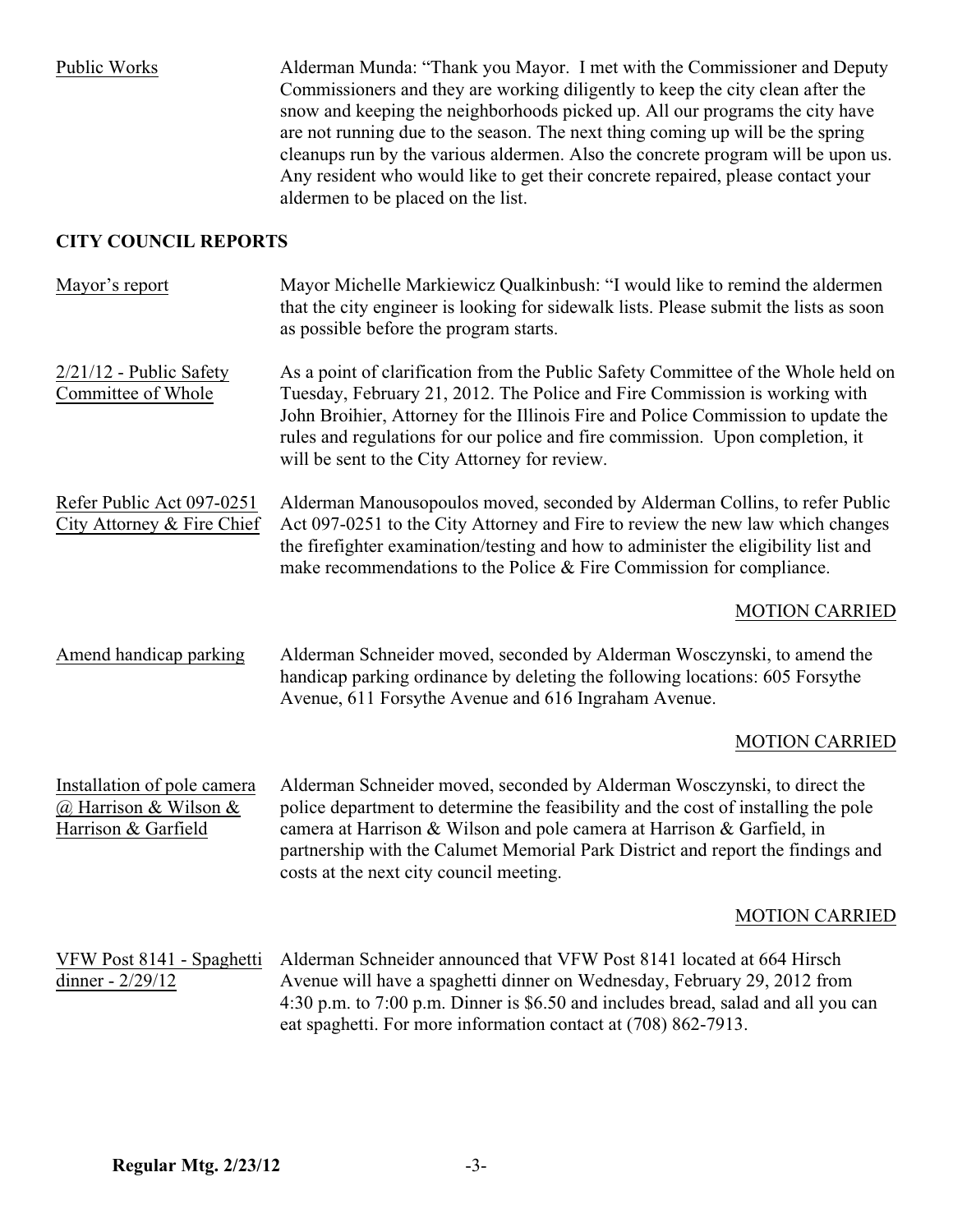| $2/25/12$ (a) Sandridge                                     | 2012 Health & Fitness Expo Alderman Schneider announced that the Calumet Memorial Park District is<br>hosting the 2012 Health & Fitness Expo on Saturday, February 25, 2012 from<br>9:00 a.m. to 1:00 p.m. at the Sandridge Fitness Center at 600 Oglesby. All<br>residents are encouraged to attend. For more information contact (708) 862-0880<br>or visit mycmpd.com. It is a free community event. |  |
|-------------------------------------------------------------|---------------------------------------------------------------------------------------------------------------------------------------------------------------------------------------------------------------------------------------------------------------------------------------------------------------------------------------------------------------------------------------------------------|--|
| Keep cars off streets during<br>heavy snowfall              | Alderman Wosczynski encourages residents to keep streets clear of the cars<br>during heavy snowfall.                                                                                                                                                                                                                                                                                                    |  |
| Neighborhood Watch Mtg.                                     | Alderman Wosczynski encourages residents to attend Neighborhood Watch<br>Meetings. Contact the police department for more information regarding time and<br>location.                                                                                                                                                                                                                                   |  |
| <b>Black History Month</b>                                  | Alderman Jones encourages residents to visit museums or attend community<br>events during Black History Month.                                                                                                                                                                                                                                                                                          |  |
| <b>Thornton Township event</b><br>$2/24/12$ - Black History | Alderman Jones announced that Thornton Township will be having an event<br>for Black History Month on Friday, February 24, 2012 from 11:00 a.m. to 2:00<br>p.m. at 14323 S. Halsted, Riverdale, Illinois. He encourages residents to attend<br>the event.                                                                                                                                               |  |
| Meet Congressman Jackson<br>on 2/25/12 @ 1906 Sibley        | Alderman Jones announced that on Saturday, February 25, 2012 at 1906 Sibley<br>Boulevard from 11:00 a.m. to 1:00 p.m. Alderman Jones and Congressman<br>Jackson will be available for residents to meet.                                                                                                                                                                                                |  |
| Third Ward volunteer mtg.                                   | Alderman Jones announced his office held a 3 <sup>rd</sup> Ward Volunteer meeting<br>regarding residents getting involved in 2012 programs. Volunteer meetings are                                                                                                                                                                                                                                      |  |
| the                                                         | second Saturday of every month. Contact his office at (708) 891-8193 and a list of<br>events will be provided.                                                                                                                                                                                                                                                                                          |  |
|                                                             | He encourages residents to get involved in ward activities and volunteer for<br>community organizations.                                                                                                                                                                                                                                                                                                |  |
| <b>Comcast Care Days</b>                                    | Alderman Jones encourages his colleagues if they have any projects that Comcast<br>could work on April 21, 2012 is National Volunteer Day. Comcast and his office<br>will have volunteers. They have contacted public works to organize ward<br>cleanups.                                                                                                                                               |  |
| Legislative breakfast<br>3/14/12 @ Children's Home          | Alderman Jones announced a Legislative Breakfast at Children's Home Center<br>at 1652 Dolton Road. Anyone interested in attending contact (708) 891-6240 to<br>register for breakfast.                                                                                                                                                                                                                  |  |
|                                                             | The topic is early childhood education summit. This is the program in<br>conjunction with the daycare providers with Congressman Jackson's office. The<br>breakfast is Wednesday, March 14, 2012 from 8:30 a.m to 10:00 a.m. and<br>encourages his colleagues to attend.                                                                                                                                |  |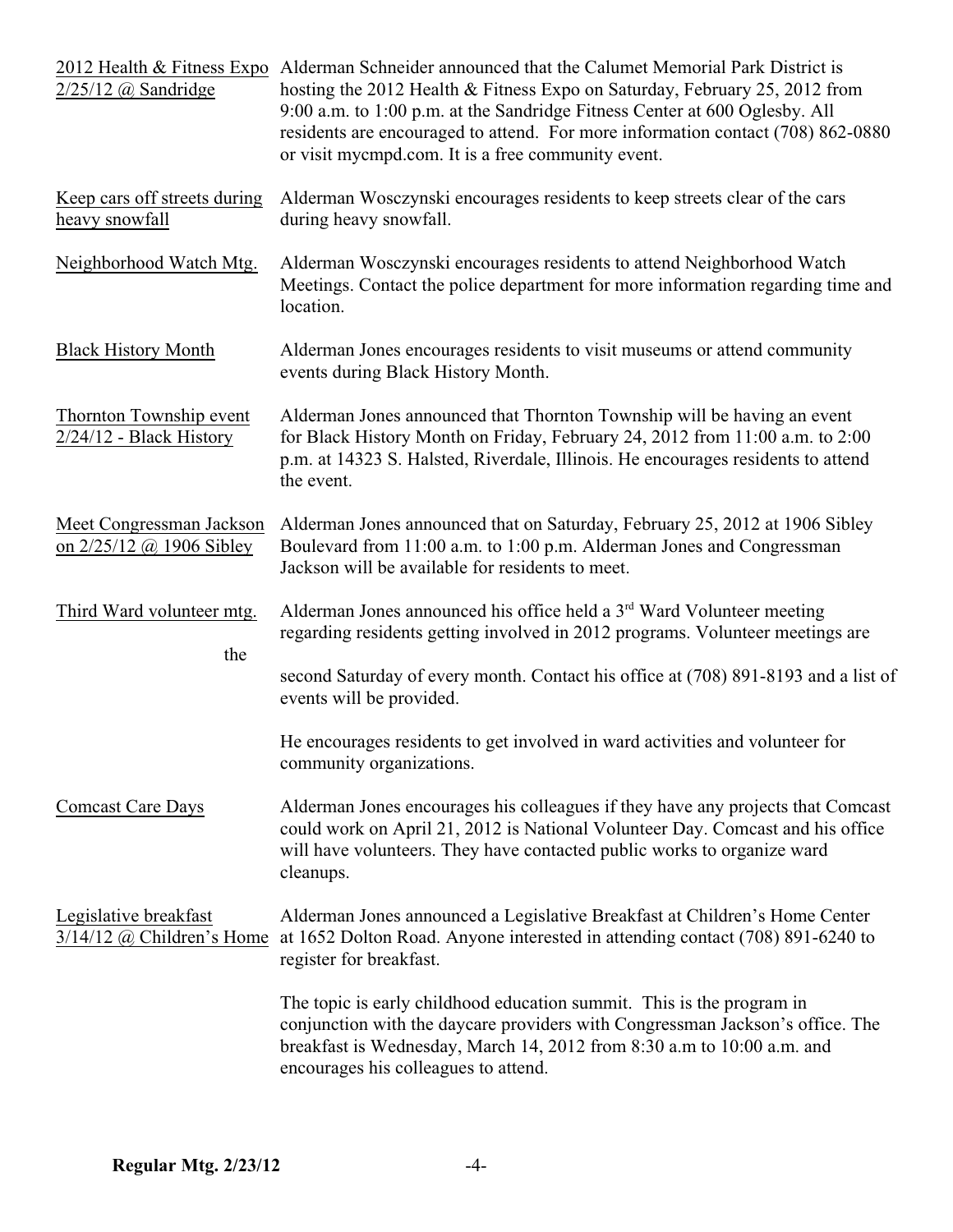| Early Voting begins<br>2/27/12               | Alderman Jones announced Early Voting for the March 20, 2012 primary election<br>begins on Monday, February 27, 2012. He encourages all Calumet City residents<br>who want to early vote to go Dolton Public Library, 14037 Lincoln Avenue and<br>Faith Family Future Center at 16931 South Park Avenue, South Holland.                  |
|----------------------------------------------|------------------------------------------------------------------------------------------------------------------------------------------------------------------------------------------------------------------------------------------------------------------------------------------------------------------------------------------|
| Deputy Registrar classes                     | Alderman Jones announced his office held a Deputy Registrar class and he<br>registered 1,652 people. The last day to register to vote was February 21, 2012.                                                                                                                                                                             |
|                                              | Alderman Jones stated that residents could come to the City Clerk's Office to<br>register to vote after the March 20, 2012 primary election.                                                                                                                                                                                             |
| Property tax bill                            | Alderman Jones stated that the state passed a property tax bill keeps the property<br>taxes at a level. Contact his office regarding specifics of the bill at (708) 891-<br>8193.                                                                                                                                                        |
| Recite pledge of allegiance                  | Alderman Munda requested his colleagues to recite the Pledge of Allegiance                                                                                                                                                                                                                                                               |
| again                                        | due to the fact at the last meeting it was interrupted by several spectators who<br>were shouting out and drowning out the pledge. He stated they had a right to<br>speak out but not during the Pledge of Allegiance to the flag.                                                                                                       |
|                                              | (At this time in the meeting the city council recited the Pledge of Allegiance in<br>honor of our country and the men and women who died to protect the freedom<br>and rights)                                                                                                                                                           |
| Sidewalk list                                | Alderman Manousopoulos requested residents to contact his office at (708) 891-<br>8196 regarding being placed on the sidewalk repair list.                                                                                                                                                                                               |
| Youth Summit @ T.F.<br>North - April 13 & 14 | Alderman Collins announced on April 13 & April 14, 2012 he will hosting a<br>Youth Summit at T.F. North High School. There will be various speakers. The<br>purpose is to educate youth regarding responsibility. Information will be going<br>out to the residents and students.                                                        |
| <b>Youth Pride Essay</b><br>Competition      | Alderman Collins announced the third annual Youth Pride Essay Competition.<br>The top 15 winners city wide he will be taking them to the Bulls v. Dallas<br>Maverick game on April 21, 2012. He encourages parents to allow students to<br>participate. He also encourages administrators to pass the information on to the<br>students. |
| Thanks residents @ Garden<br>House           | Alderman Collins thanked the residents of 1370 Ring Road & 1380 Ring Road for<br>coming out to bingo.                                                                                                                                                                                                                                    |
|                                              | Alderman Collins said hello to residents of Garden House and for supporting the<br>event                                                                                                                                                                                                                                                 |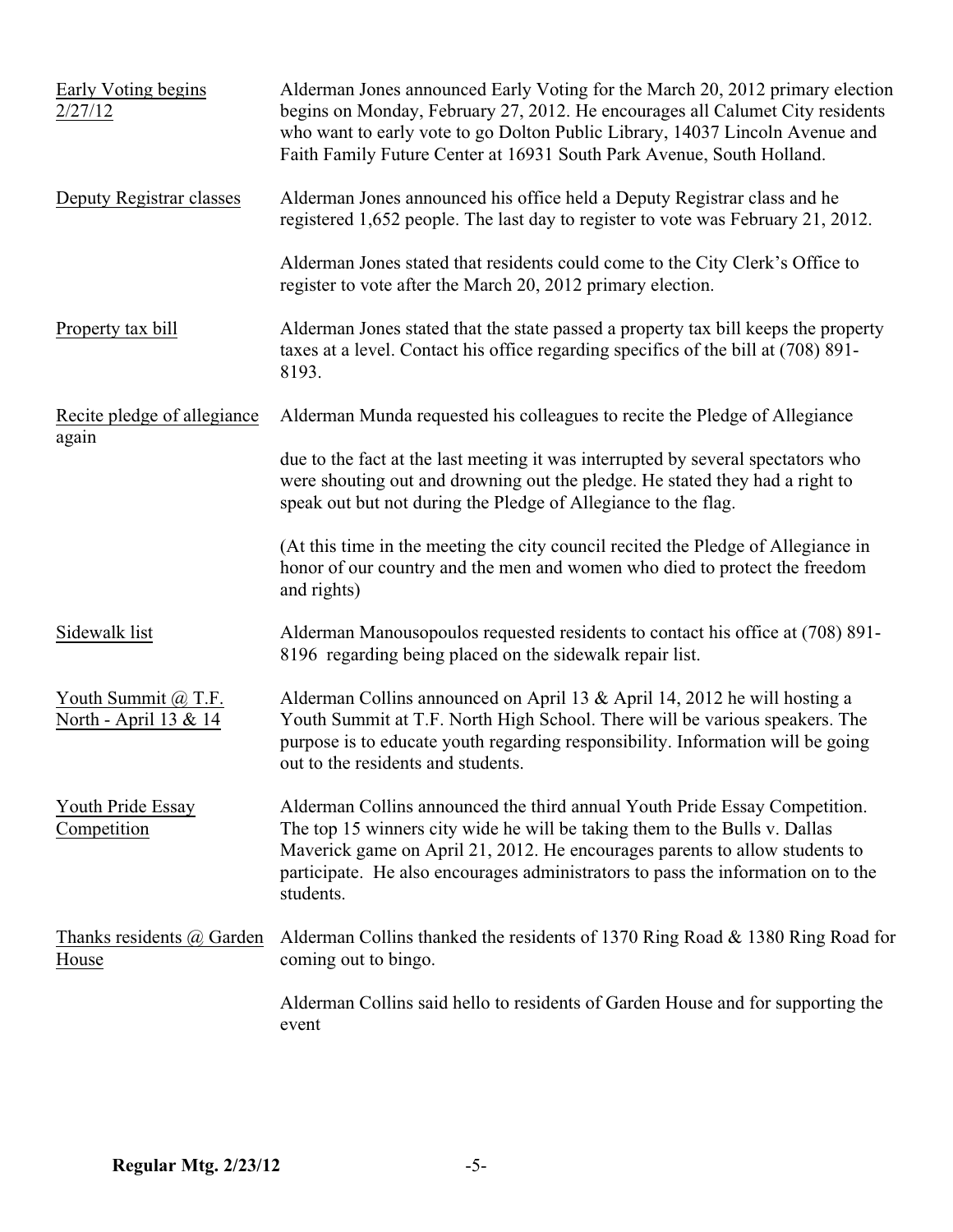### **INFORMATIONAL ITEMS TO BE ACCEPTED AND PLACED ON FILE**

| United States Senate/<br>congratulating fire dept.                                         | Congratulating the Calumet City Fire Department for receiving a \$40,500 award<br>from the Department of Homeland Security's Federal Emergency Management<br>Agency.                                                                                                                                                                                              |
|--------------------------------------------------------------------------------------------|-------------------------------------------------------------------------------------------------------------------------------------------------------------------------------------------------------------------------------------------------------------------------------------------------------------------------------------------------------------------|
| CED Coordinator/Fair<br>Housing Administrator<br>Gigliotti/re: homeowner<br>relief program | RE: Homeowner Relief Program Information.                                                                                                                                                                                                                                                                                                                         |
| Accept & place on file                                                                     | Alderman Jones moved, seconded by Alderman Manousopoulos, to accept the<br>communications and place on file.<br><b>MOTION CARRIED</b>                                                                                                                                                                                                                             |
| <b>NEW BUSINESS</b>                                                                        |                                                                                                                                                                                                                                                                                                                                                                   |
| Release title<br>vehicle police dept.                                                      | Requesting the City Clerk to release title on a 2004 Chevrolet Impala (2441) from<br>the police department and remove from the city insurance.<br>(surplus vehicle to be sold)                                                                                                                                                                                    |
| Granting permission<br>St. Victor annual fest<br>July 26-July 29, 2012                     | Granting permission for St Victor Parish to hold its annual fest on Thursday,<br>July 26, 2012 through Saturday, July 29, 2012.                                                                                                                                                                                                                                   |
| Approve new business                                                                       | Alderman Schneider moved, seconded by Alderman Jones, to approve new<br>business as presented.<br><b>MOTION CARRIED</b>                                                                                                                                                                                                                                           |
| Ald. Wosczynski -statement                                                                 | Alderman Wosczynski: "On item #2, I spoke to Alderman Schneider with<br>regard to St. Victor annual fest. He assured me that there will be security and the<br>neighbors will be notified as to the event as it didn't state in the communication.<br>With that stipulation I will be able to vote for the event. I wanted to clarify my<br>vote for the record." |

#### **RESOLUTIONS AND ORDINANCES**

Ord. #1: handicap parking Ordinance amending Chapter 90 of the Municipal Code of the City of Calumet by adding: 670 Wentworth, City, Handicap Parking, by adding: 670 Wentworth Avenue, 500-156th Place & 500-156th Pl. & 731 Sibley 731 Sibley Boulevard. (see attached page 6A) 731 Sibley Boulevard. (see attached page 6A) (Ord. #12-7) Ord. #2: handicap parking Ordinance amending Chapter 90 of the Municipal Code of the City of Calumet by deleting: 139-157th St. City, Handicap Parking, by deleting: 139-157th Street & 383 Hoxie Avenue.

& 383 Hoxie Ave. (see attached page 6B)

(Ord. #12-8)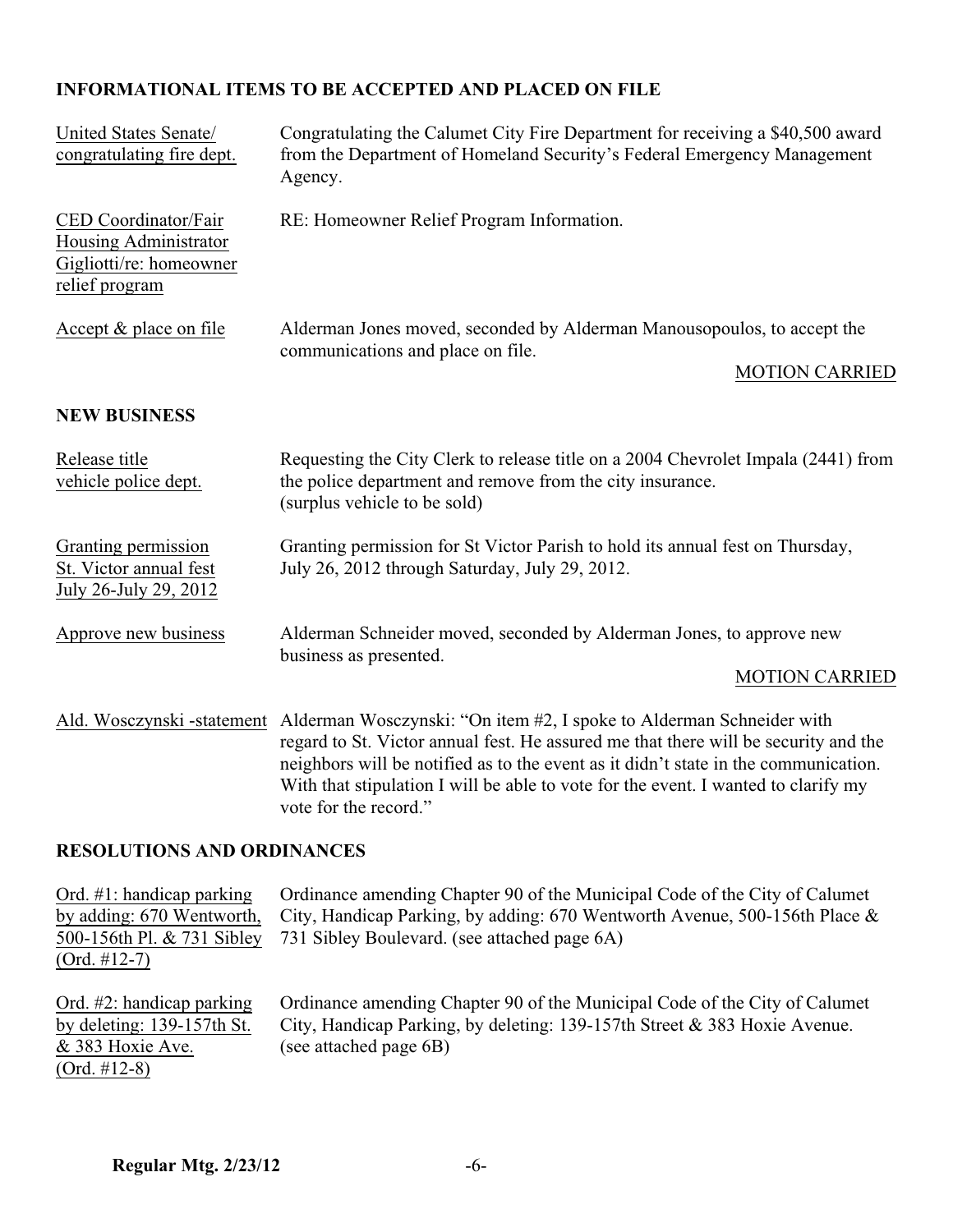| Adopt ordinances |   |           | Alderman Schneider moved, seconded by Alderman Jones, to adopt the<br>ordinances as presented, without the necessity of prior posting. |  |
|------------------|---|-----------|----------------------------------------------------------------------------------------------------------------------------------------|--|
| ROLL CALL        |   |           |                                                                                                                                        |  |
| YEAS:            | 6 | ALDERMEN: | Wosczynski, Jones, Munda, Manousopoulos, Collins,<br>Schneider                                                                         |  |
| NAYS:            | 0 | ALDERMEN: | None                                                                                                                                   |  |
| ABSENT:          |   | ALDERMAN: | Wilson                                                                                                                                 |  |
|                  |   |           | <b>MOTION CARRIED</b>                                                                                                                  |  |

## **FINANCIAL MATTERS**

| Remit payment/Lansing<br>Fence & Holland Asphalt<br>\$9,999.00 | Authorize the removal and replacement of the existing guardrail and<br>installation of one speed bump at the property at 2275 Harding Avenue and upon<br>completion of the work, to direct the City Treasurer to remit payment to Lansing<br>Fence Corporation and Holland Asphalt Services, Inc. in the amount not to<br>exceed \$9,999.00; to be charged to account #010-99-2-990. |
|----------------------------------------------------------------|--------------------------------------------------------------------------------------------------------------------------------------------------------------------------------------------------------------------------------------------------------------------------------------------------------------------------------------------------------------------------------------|
| Remit payment/Alliance<br>Environmental/\$5,870.00             | Approve the removal of asbestos of the property at 119-156th Street and direct<br>the City Treasurer to remit payment to Alliance Environmental in the amount of<br>\$5,870.00; to be charged to account #118-10-5-645.                                                                                                                                                              |
| Remit payment/Holland<br>Asphalt/\$19,600.00                   | Approve the demolition of the property at 301-153rd Street and direct the City<br>Treasurer to remit payment to Holland Asphalt Services in the amount of<br>\$19,600.00; to be charged to account #118-10-5-645.                                                                                                                                                                    |
| Remit payment/Calumet<br>Treasurer                             | Approve work to be done at 519 Michigan City Road and direct the City                                                                                                                                                                                                                                                                                                                |
| City Plumbing/\$6,349.00                                       | to remit payment to Calumet City Plumbing in the amount of \$6,349.00; to be<br>charged to account $#030-36-2-101$ .                                                                                                                                                                                                                                                                 |
| Remit payment/Calumet<br>City Plumbing/\$9,122.00              | Approve work to be done at Sibley & Douglas and direct the City Treasurer to<br>remit payment to Calumet City Plumbing in the amount of \$9,122.00; to be<br>charged to account #030-36-2-101.                                                                                                                                                                                       |
| Remit payment/Calumet<br>City Plumbing/\$8,207.00              | Approve work to be done at 645 State Street and direct the City Treasurer<br>to remit payment to Calumet City Plumbing in the amount of \$8,207.00; to be<br>charged to account $\#030-36-2-101$ .                                                                                                                                                                                   |
| Remit payment/Calumet<br>City Plumbing/\$9,572.00              | Approve work to be done at 157 <sup>th</sup> & Forsythe Avenue and direct the City<br>Treasurer to remit payment to Calumet City Plumbing in the amount of \$9,572.00<br>to be charged to account $\text{\#030-36-2-101}.$                                                                                                                                                           |
| Remit payment/Calumet<br>City Plumbing/\$10,982.00             | Approve work to be done at Buffalo $\&$ Stewart and direct the City Treasurer to<br>remit payment to Calumet City Plumbing in the amount of \$10,982.00; to be<br>charged to account $\text{\#}030-36-2-101$ .                                                                                                                                                                       |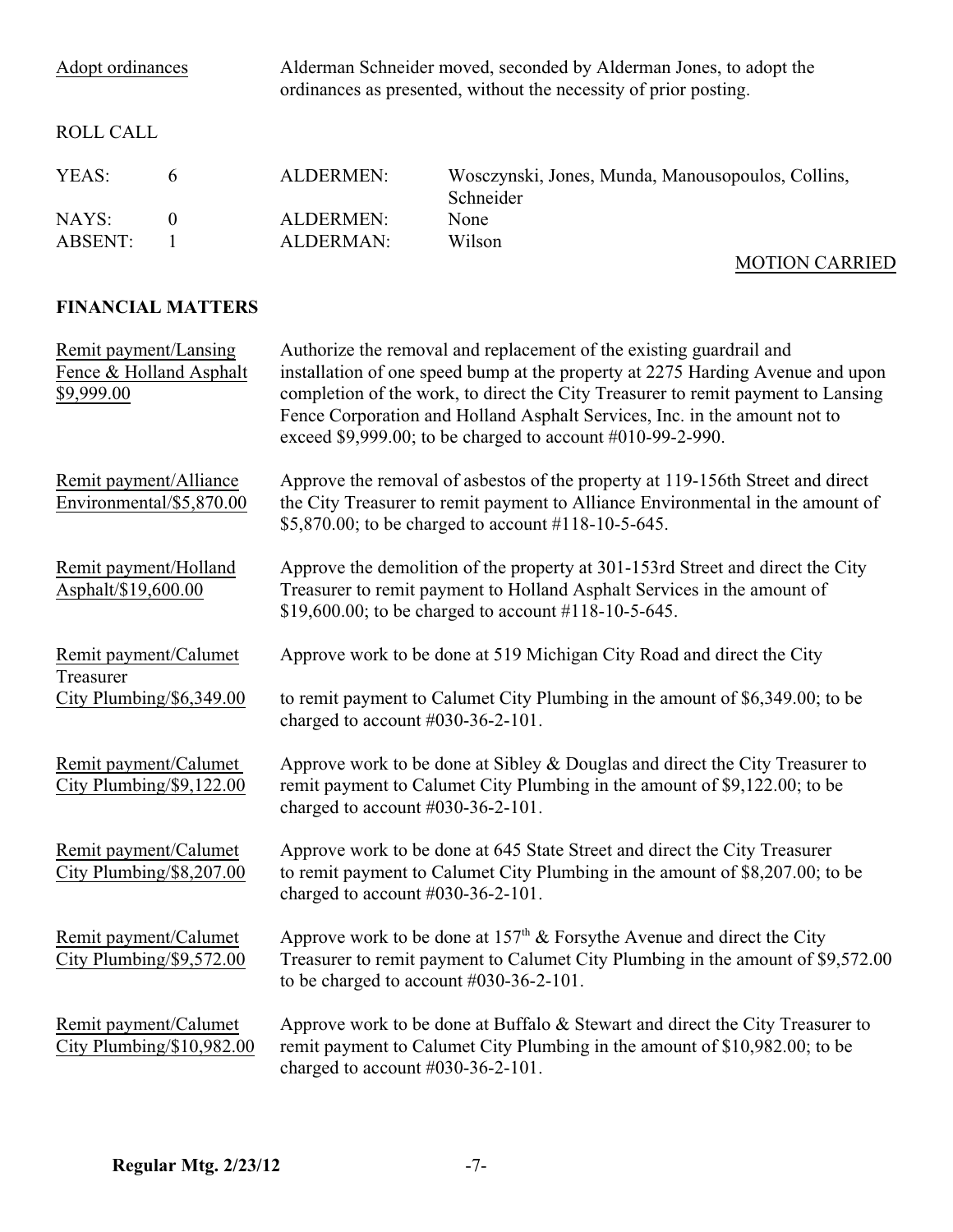| <b>Approve Settlement</b><br><b>Authority Request/Johnson</b><br>v. Calumet City | Approve the Settlement Authority Request in the Paul Johnson v. Calumet City<br>Case 10 WC 29410 in the amount as stated in the communication and direct the<br>City Treasurer to remit payment.                                                                 |
|----------------------------------------------------------------------------------|------------------------------------------------------------------------------------------------------------------------------------------------------------------------------------------------------------------------------------------------------------------|
| Remit payment/Cook County<br>Cook                                                | Authorize the City Treasurer to issue separate checks made payable to the                                                                                                                                                                                        |
| Treasurer/\$4,904.50                                                             | County Treasurer totaling \$4,904.50 for the 2011 First Installment Property<br>Tax Bills for the properties listed in the communication and charge to the HUD<br>Real Estate Tax account #010-01-1-117.                                                         |
| Remit payment /State of<br>Illinois, Dept of Commerce/<br>\$25,000.00            | Approve the return of \$25,000.00 to the State of Illinois, Department of<br>Commerce & Economic Opportunity and authorize the City Treasurer to<br>remit payment to be charged to account #010-01-1-245.                                                        |
| Remit payment/Advanced<br>Public Safety/\$8,452.80                               | Approve payment in the amount of \$8,452.80 for the purchase of Spillman's<br>Driver's License Scanning software and direct the City Treasurer to remit<br>payment to Advanced Public Safety, Inc. and charge to the 2009 Capital Project<br>Fund #118-60-5-130. |
| Approve Robinson v.<br><b>Calumet City</b>                                       | Approve the settlement of Case number 11 CH 5260 Robinson v. City of<br>Calumet City and direct the City Treasurer to remit payment in the amount as<br>stated in the communication and charge to the appropriate account.                                       |
| Approve payroll                                                                  | Approve payroll (\$754,485.24)                                                                                                                                                                                                                                   |
| Approve bill listing                                                             | Approve bill listing (\$109,543.73)                                                                                                                                                                                                                              |
| Approve legal bill listing                                                       | Approve legal bill listing (\$4,696.06)                                                                                                                                                                                                                          |
| Remit payment/Ray<br>O'Herron/\$11,038.35                                        | Approve payment to Ray O'Herron in the amount of \$11,038.35 for body<br>armors for the police department and direct the City Treasurer to remit payment<br>and charge to account $\#010-60-5-100$ .                                                             |
| Remit payment/Patriot 3<br>\$6,222.30/                                           | Approve payment to Patriot $3$ for $(5)$ folding ballistic shields for the police<br>department and direct the City Treasurer to remit payment and charge to account<br>$\#010 - 60 - 5 - 100.$                                                                  |
| Remit payment/Holland<br>Asphalt/\$13,800.00                                     | Approve the demolition of the property at 321 Pulaski Road and direct the City<br>Treasurer to remit payment to Holland Asphalt Services in the amount of<br>\$13,800.00 and charge to account #118-60-5-645.                                                    |
| Account change                                                                   | Mayor Michelle Markiewicz Qualkinbush: "With regard to item #12, it should<br>reflect the 2009 Capital Project fund 118-60-5-130 and item #13 the account #<br>should be 010-60-5-100.                                                                           |
| Approve financial matters<br>authorize treasurer remit<br>payment                | Alderman Wosczynski moved, seconded by Alderman Manousopoulos, to<br>approve financial matters as presented and amended.                                                                                                                                         |